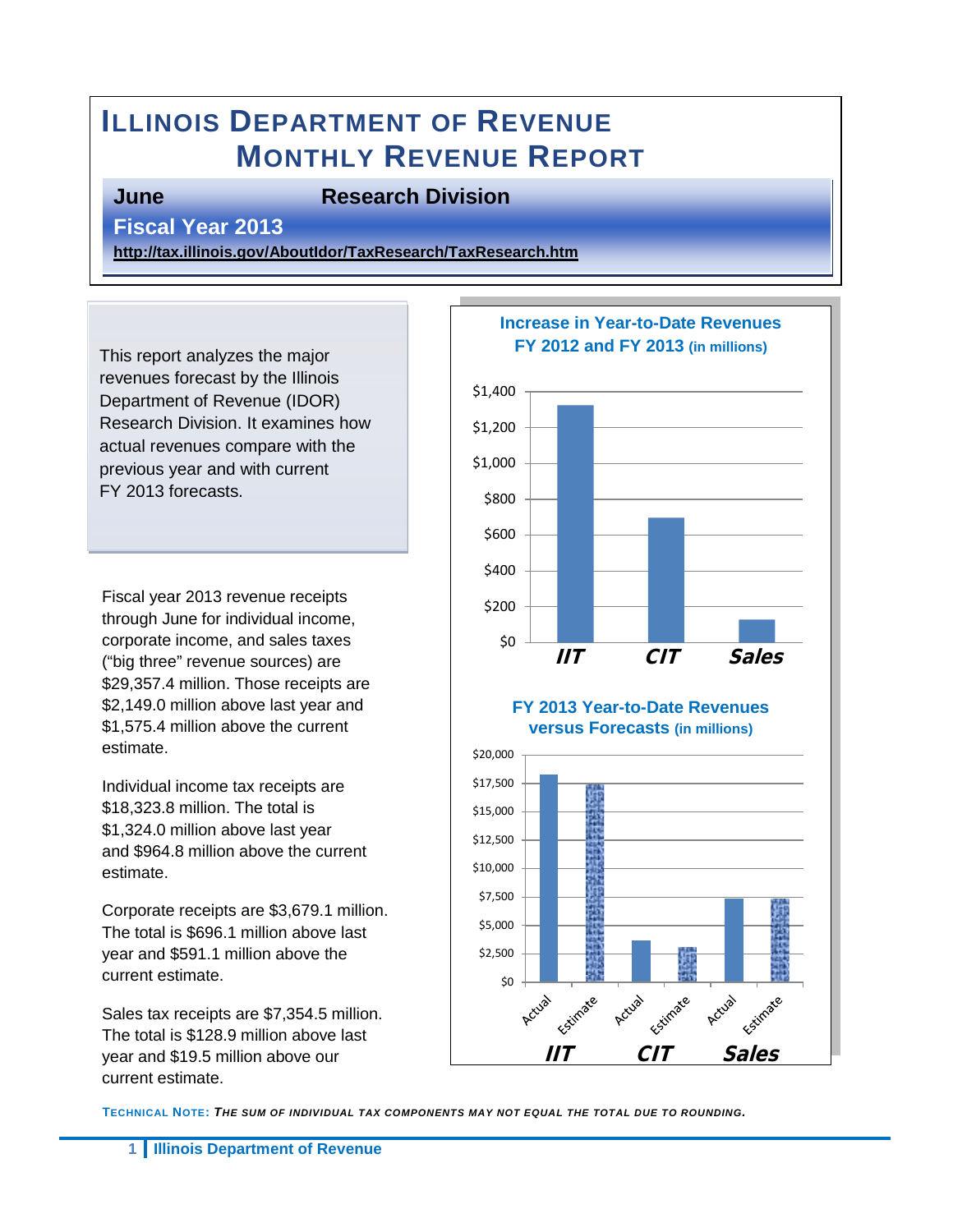#### **Individual Income Tax (IIT)**

Aided by April's surge, individual income tax for FY2013 performed remarkably well. Gross individual income-tax receipts totaled \$18,323.8 million, an increase of \$964.8 million or 5.6 percent over the fiscal year 2013 estimate presented in the Governor's Fiscal Year 2014 Operating Budget Book. This amount represents a 7.8 percent increase over the fiscal year 2012 receipts. Of

| <b>FY2013 Comparison (Millions)</b> |                               |                          |                      |  |  |  |  |
|-------------------------------------|-------------------------------|--------------------------|----------------------|--|--|--|--|
| <b>Actual</b><br>\$18,323.8         | <b>Forecast</b><br>\$17,359.0 | \$ Difference<br>\$964.8 | % Difference<br>5.6% |  |  |  |  |
| <b>FY2013</b>                       | FY2012                        | \$ Difference            | % Difference         |  |  |  |  |
| \$18,323.8                          | \$16,999.8                    | \$1,324.0                | 7.8%                 |  |  |  |  |

particular note is that 73 percent of the total growth occurred in non-withholding payments, such as quarterly estimated payments, final tax payments, and extension payments. As described in our April report, impending federal tax increases for 2013 caused taxpayers to strategically shift the timing of non-wage income in order to take advantage of lower federal income tax rates in 2012. The windfall from this behavioral change was a onetime event, reflecting income shifts from future years to 2012, and may reduce non-withholding payments in the near future.

**Withholding receipts:** For the year, withheld receipts were up 2.6 percent or \$353.4 million above fiscal year 2012. This 2.6 percent withholding increase, although in line with the 2.7 percent growth in wage and salary disbursement in Illinois, was well below the 3.9 percent improvement in the national wage and salary disbursement from July 1, 2012, through March 31, 2013, as reported by the U.S. Bureau of Economic Analysis. From July 2012 to May 2013, nationwide total non-farm employment grew at a 1.6 percent rate, while Illinois non-farm employment increased by 1.1 percent. The 9.1 percent Illinois unemployment rate in May also trails the national rate of 7.6 percent. These indicators suggest that the underlying Illinois economy is still struggling and that the Illinois labor market has been lagging behind the national trend.

**Non-Withholding receipts:** Non-withholding payments increased by 30.0 percent or \$970.6 million over fiscal year 2012 and were the primary driving force behind the 7.8 percent increase in total IIT receipts over last fiscal year. Non-withholding receipts derive mostly from non-wage income sources such as business income, capital gains, and dividends, and the concentrated growth in non-withholding receipts in fiscal year 2013 results from the one-time windfall from the taxpayers' response to the tax-rate increases for 2013. As a result, fiscal year 2013 non-withholding receipts accounted for 23 percent of total IIT receipts, while historically they represented slightly less than 20 percent.

| <b>Income-Tax Components Actuals (\$ millions)</b> |               |               |               |              |  |  |  |
|----------------------------------------------------|---------------|---------------|---------------|--------------|--|--|--|
|                                                    | <b>FY2013</b> | <b>FY2012</b> | \$ Difference | % Difference |  |  |  |
| Withholding                                        | \$14,115.5    | \$13,762.1    | \$353.4       | 2.6%         |  |  |  |
| Non-Withholding                                    | 4,208.3       | 3,237.7       | 970.6         | $30.0\%$     |  |  |  |
| Total                                              | \$18,323.8    | \$16,999.8    | \$1,324.0     | 7.8%         |  |  |  |

*Payment totals match the Comptroller's receipts. Withholding and non-withholding payments are derived from IDOR collection data and in-transit fund data. Totals may not equal individual components due to rounding.*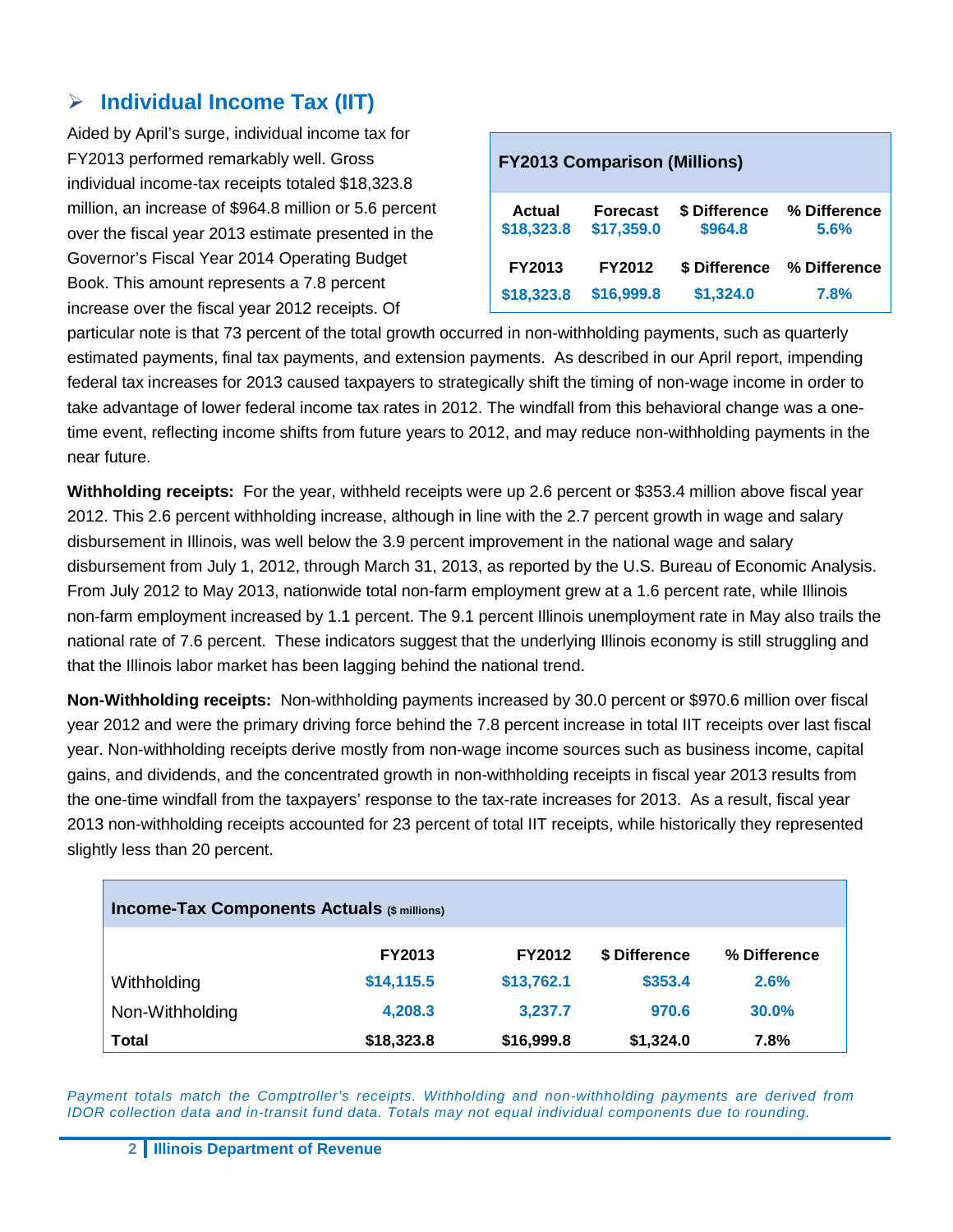#### **Corporate Income Tax (CIT)**

CIT receipts were \$518.8 million in June, 7.0 percent higher than receipts of \$484.8 million in June 2012. Fiscal year 2013 CIT receipts were \$3,679.1 million, 23.3 percent above fiscal year 2012 receipts.

|           | Year-to-Date (\$ millions) |               |              |  |  |  |  |
|-----------|----------------------------|---------------|--------------|--|--|--|--|
| Actual    | <b>Estimate</b>            | \$ Difference | % Difference |  |  |  |  |
| \$3,679.1 | \$3,088.0                  | \$591.1       | 19.1%        |  |  |  |  |
| FY 2012   | FY 2013                    | \$ Difference | % Difference |  |  |  |  |
| \$2,983.0 | \$3,679.1                  | \$696.1       | 23.3%        |  |  |  |  |

The strong growth in CIT receipts was driven by

underlying corporate profit growth and a few one-time factors. The April surprise, which was related to taxpayers' response to changes in federal tax law, contributed to the growth in CIT receipts. April CIT receipts came in at \$824.3 million, \$190.6 million above forecast for the month. In addition, capping the use of the Net Operating Loss (NOL) Deduction could have resulted in the state capturing more of the strong profits growth than in prior years, since the cap limits NOL deductions to a maximum of \$100,000. The \$100,000 cap on NOLs expires for tax years ending before December 31, 2014. This will have a negative impact on receipts in fiscal year 2015 and beyond.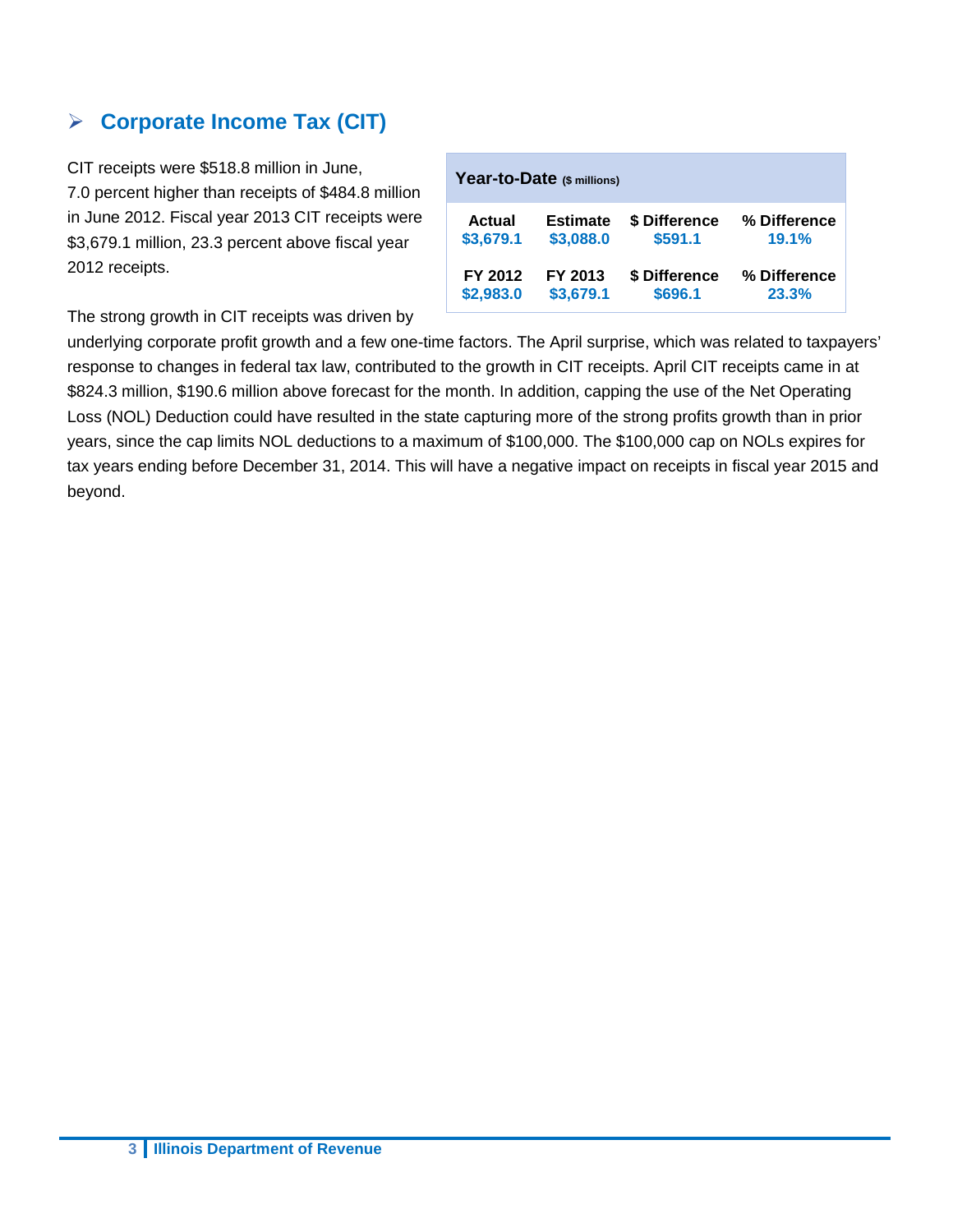#### **Sales & Use Tax**

Final state sales and use tax receipts for fiscal year 2013 were 1.8 percent above fiscal year 2012 and just 0.3 percent above our forecast, which we developed nearly 18 months ago. The 1.8 percent growth was barely above the 1.6 percent rate of inflation (Consumer Price Index, All Urban Consumers) and well below the average annual growth of 3.2 percent set between 1986 and 2012.

| Year-to-Date Comparison (\$ millions) |                 |               |              |  |  |  |
|---------------------------------------|-----------------|---------------|--------------|--|--|--|
| <b>Actual</b>                         | <b>Forecast</b> | % Difference  |              |  |  |  |
| \$7,354.5                             | \$7,335.0       | 0.3%          |              |  |  |  |
| FY 2012                               | FY 2013         | \$ Difference | % Difference |  |  |  |
| \$7,225.6                             | \$7,354.5       | \$128.9       | 1.8%         |  |  |  |

The prior two fiscal years had very strong growth thanks to pent-up demand that accrued during the cutbacks of the last recession. As this pent-up demand started to fade at the end of fiscal year 2012, we knew 2013's sales and use tax receipts would more closely reflect the current economic conditions, especially changes in employment and wages. Modest gains by both helped keep sales and use tax

| Year-to-Date Comparison (\$ millions)                                        |           |           |               |              |  |  |  |  |
|------------------------------------------------------------------------------|-----------|-----------|---------------|--------------|--|--|--|--|
|                                                                              | FY 2012   | FY 2013   | \$ Difference | % Difference |  |  |  |  |
| Vehicles                                                                     | \$976.9   | \$1,058.8 | \$81.9        | 8.4%         |  |  |  |  |
| Motor fuel*                                                                  | \$784.0   | \$778.6   | $-$ \$5.4     | $-0.7%$      |  |  |  |  |
| All else                                                                     | \$5,464.7 | \$5,517.1 | \$52.3        | 1.0%         |  |  |  |  |
| Total                                                                        | \$7,225.6 | \$7,354.5 | \$128.9       | 1.8%         |  |  |  |  |
| *Estimated. IDOR does not have actual data on sales/use tax from motor fuel. |           |           |               |              |  |  |  |  |

growth low in fiscal year 2013. Illinois wage and salary disbursements for the first three quarters of fiscal year 2013 increased 2.7 percent, while average Illinois non-farm employment for the first eleven months of fiscal year 2013 increased 1.1 percent.

Several other factors also helped limit growth. Consumer confidence suffered at several points during fiscal year 2013, the most important of which was in response to the federal government's "fiscal cliff" negotiations and occurred during the holiday shopping period. In addition, the expiration of the payroll tax cut in January 2013 reduced disposable income for millions of consumers, reducing the amount of money that they had to spend and their willingness to spend it. The payroll tax increase reduced the median Illinois household's income by about \$90 per month.

One especially bright spot was sales and use tax from motor vehicle sales, which increased 8.4 percent. The growth in this component alone explains 64 percent of the overall growth in state sales and use tax receipts. Motor vehicle sales were helped by consumers' need to replace aging vehicles and by historically low financing rates. The average age of cars and light trucks in the United States reached 11 years in calendar year 2012. It was just 8 years in 1995 and about 10 years in 2008. The finance rate on consumer installment loans for new vehicles in fiscal year 2013, about 4.8 percent, was the lowest in over 30 years.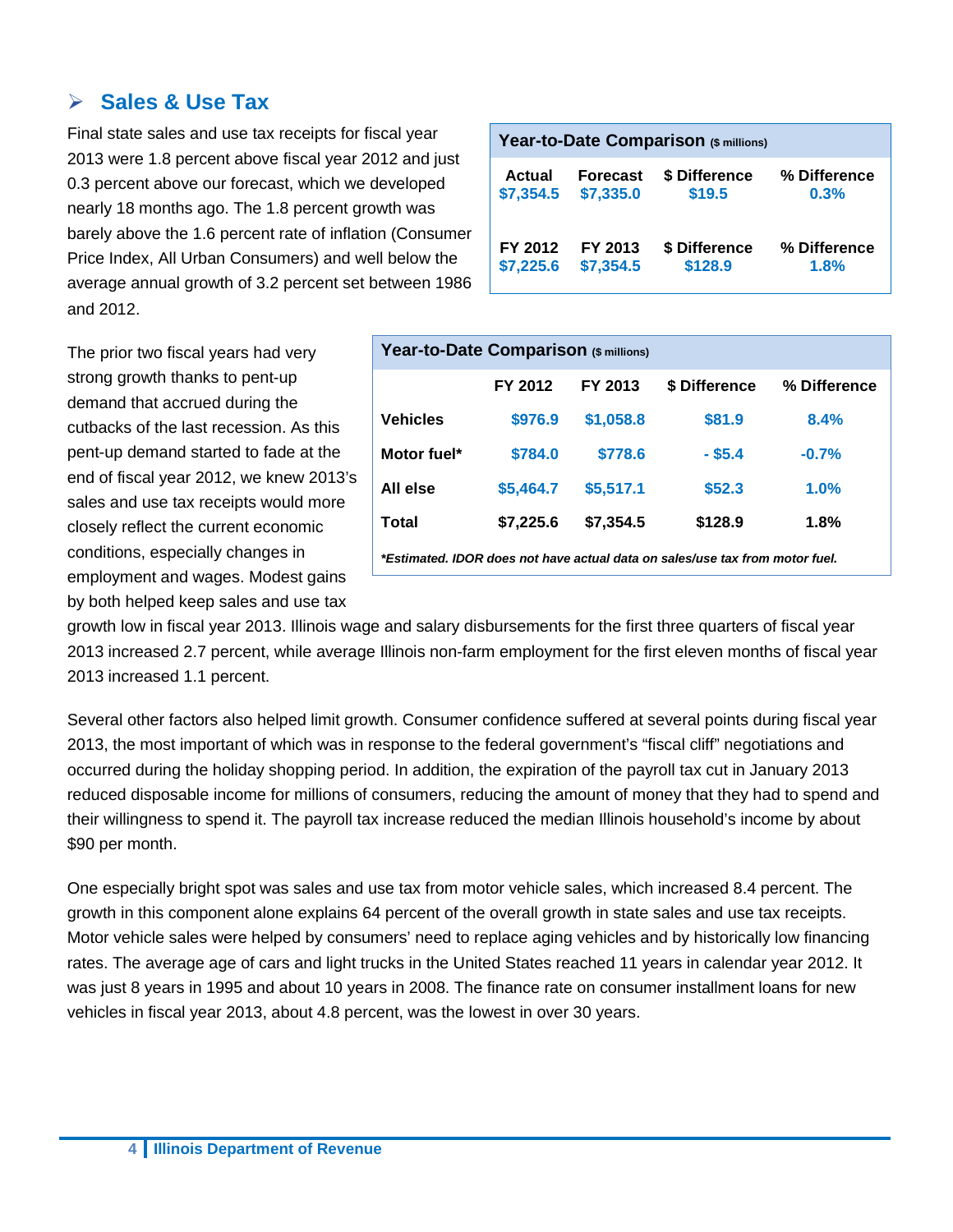## **Public Utilities Taxes**

#### **Telecommunications** –

General Revenue Fund receipts were \$491.4 million in fiscal year 2013, or \$33.6 million below forecast. Fiscal year 2013 receipts came in lower than forecast for two reasons. First, the taxable base of telecommunication services shrank faster than expected. Internet access products, such as cell phone data plans, are the fastest growing component of

| <b>Actual</b> | <b>Forecast</b> | \$ Difference | % Difference |
|---------------|-----------------|---------------|--------------|
| \$491.4       | \$525.0         | $-$ \$33.6    | $-6.4%$      |
| \$397.8       | \$409.0         | $-$11.2$      | $-2.7%$      |
| \$143.8       | \$167.0         | $-$ \$23.2    | $-13.9%$     |
|               |                 |               |              |
| FY 2012       | FY 2013         | \$ Difference | % Difference |
| \$459.6       | \$491.4         | \$31.8        | 6.9%         |
| \$390.0       | \$397.8         | \$7.8         | 2.0%         |
| \$145.2       | \$43.8          | $-$ \$1.4     | $-0.9%$      |
|               |                 |               |              |

telecommunications services but are pre-empted from state taxation by federal law. Second, the diversion percentage to local governments for the Simplified Municipal Telecom Tax was higher than expected.

Fiscal year 2013 receipts were higher than fiscal year 2012 receipts by \$31.8 million, or 6.9 percent. However, fiscal year 2012 receipts were artificially lower by \$67.0 million because of revenue diverted in the last few months of the fiscal year to address under-allocations to municipal governments for the Simplified Municipal Telecom Tax.

**Electricity –** Fiscal year 2013 receipts finished the year at \$397.8 million, 2.7 percent below forecast but 2.0 percent higher than fiscal year 2012 receipts.

**Natural Gas –** Receipts were \$143.8 million in fiscal year 2013, which was \$23.2 million (13.9 percent) below forecast. The main factor behind the lower-than-expected performance was unusually warm weather in 2012. This weather depressed receipts in the second half of fiscal year 2012 and the first half of fiscal year 2013. Year-to-year natural gas receipts declined by \$1.4 million between fiscal year 2012 and fiscal year 2013.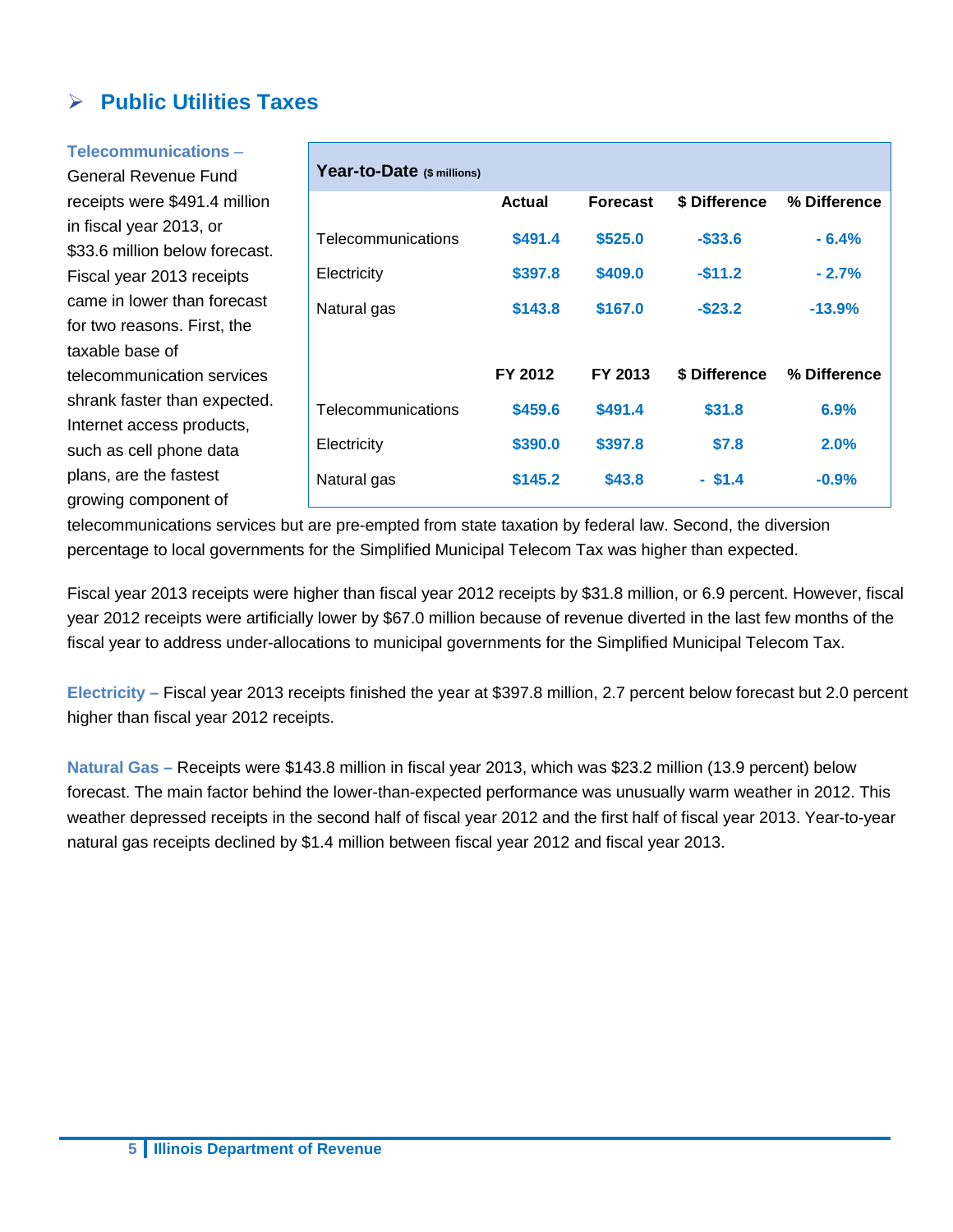#### **Cigarette Taxes**

Fiscal year 2013 cigarette tax receipts of \$810.3 million were 2.8 percent above our revised forecast of \$788 million. The downward revision from the original forecast of \$853 million was to account for tax stamp hoarding by distributors prior to

| Year-to-Date (\$ millions)               |                               |                                       | *Includes general revenue funds     |                                  |
|------------------------------------------|-------------------------------|---------------------------------------|-------------------------------------|----------------------------------|
| All Funds<br>General Revenue Fund        | Actual<br>\$810.3<br>\$350.4  | <b>Forecast</b><br>\$788.0<br>\$355.0 | \$ Difference<br>\$22.3<br>$-$4.6$  | % Difference<br>2.8%<br>$-1.3%$  |
| All Funds<br><b>General Revenue Fund</b> | FY 2012<br>\$577.4<br>\$354.5 | FY 2013<br>\$810.3<br>\$350.4         | \$ Difference<br>\$232.9<br>$-$4.1$ | % Difference<br>40.3%<br>$-1.2%$ |

last year's tax increase. The department attempted to limit stamp purchases to prevent hoarding, but a court injunction forced the department to remove all restrictions.

There were numerous statutory changes that affected receipts during fiscal year 2013. P.A. 97-0688 increased the per-pack cigarette tax from \$0.98 to \$1.98, expanded the definition of cigarette to include little cigars, and required retailers operating roll-your-own cigarette machines to obtain a cigarette machine operators license and to tax the cigarettes produced at the same rate as commercially manufactured cigarettes.

#### **Tobacco Products Tax**

Fiscal year 2013 tobacco products tax receipts of \$43.0 million were 7.5 percent above our forecast of \$40.0 million.

There were numerous statutory changes that affected receipts during fiscal year 2013. P.A. 97-0688 increased the tobacco products tax rate from 18 percent of the wholesale price to 36 percent of the wholesale price,

| Year-to-Date (\$ millions) |                 |               |              |  |  |  |  |
|----------------------------|-----------------|---------------|--------------|--|--|--|--|
| Actual                     | <b>Forecast</b> | \$ Difference | % Difference |  |  |  |  |
| \$43.0                     | \$40.0          | \$3.0         | 7.5%         |  |  |  |  |
| FY 2012                    | FY 2013         | \$ Difference | % Difference |  |  |  |  |
| \$29.0                     | \$43.0          | \$14.0        | 48.3%        |  |  |  |  |

moved little cigars from the tobacco products tax to the cigarette tax, and taxed "moist snuff" on a weight basis of \$0.30 per ounce.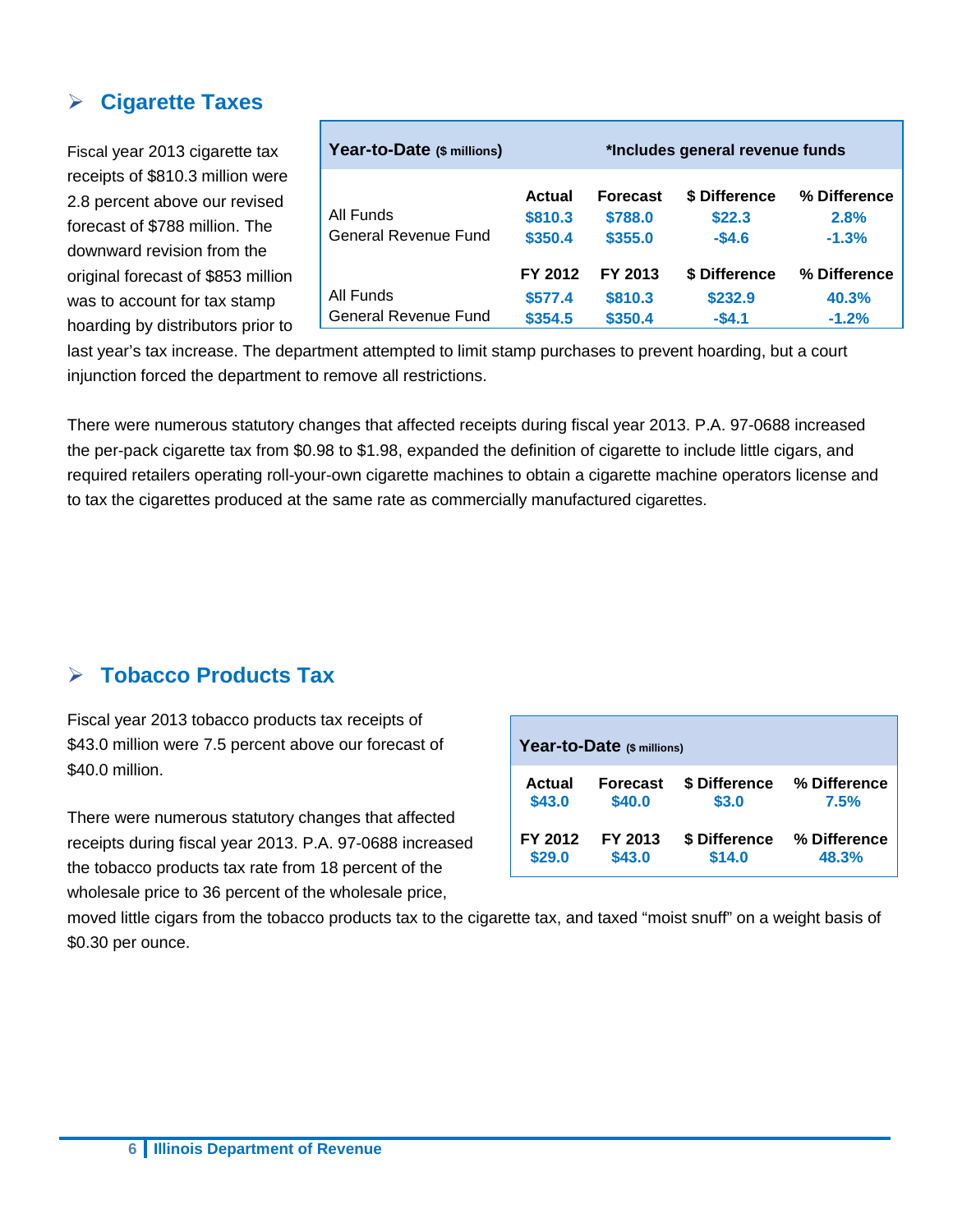#### **Estate Tax**

Estate tax receipts ended the fiscal year \$67.4 million above the forecast for all funds. Despite the increase in the estate-tax exemption from \$2.0 million in 2011 to \$3.5 million in 2012, total receipts for fiscal year 2013 increased \$74.5 million, or 31.7 percent, over fiscal year

| <b>FY2013 Year-to-Date (millions)</b> |         |                 |               |              |  |  |
|---------------------------------------|---------|-----------------|---------------|--------------|--|--|
|                                       | Actual  | <b>Forecast</b> | \$ Difference | % Difference |  |  |
| All Funds                             | \$309.4 | \$242.0         | \$67.4        | 27.8%        |  |  |
| General Revenue Fund                  | \$293.3 | \$227.5         | \$65.8        | 28.9%        |  |  |
|                                       | FY 2012 | FY 2013         | \$ Difference | % Difference |  |  |
| All Funds                             | \$234.9 | \$309.4         | \$74.5        | 31.7%        |  |  |
| General Revenue Fund                  | \$220.8 | \$293.3         | \$72.5        | 32.8%        |  |  |

2012 receipts. However, this increase in revenue was due to two factors that unfortunately will not recur: the one-time remittance of \$41.8 million from all counties in July resulting from P.A.097-0732, and a few wealthy estates unexpectedly remitting a combined \$30 million in May 2013. This \$71.8 million in one-time receipts was partially offset by a slight reduction in overall receipts due to the higher exemption. Without these one-time receipts, the estate tax would have generated \$237.6 million in fiscal year 2013, \$4.4 million below the forecast.

#### **Liquor Tax**

Final receipts for fiscal year 2013 increased 0.2 percent compared to last year and were 0.7 percent below our forecast.

| Year-to-Date (\$ millions)<br>*Includes General Revenue Fund |                    |                            |                          |                         |
|--------------------------------------------------------------|--------------------|----------------------------|--------------------------|-------------------------|
| All Funds*                                                   | Actual<br>\$279.9  | <b>Forecast</b><br>\$282.0 | \$ Difference<br>$-52.1$ | % Difference<br>$-0.7%$ |
| General Revenue Fund                                         | \$164.8            | \$166.0                    | $-$1.2$                  | $-0.7%$                 |
| All Funds*                                                   | FY 2012<br>\$279.3 | FY 2013<br>\$279.9         | \$ Difference<br>\$0.7   | % Difference<br>0.2%    |
| General Revenue Fund                                         | \$164.4            | \$164.8                    | \$0.4                    | 0.2%                    |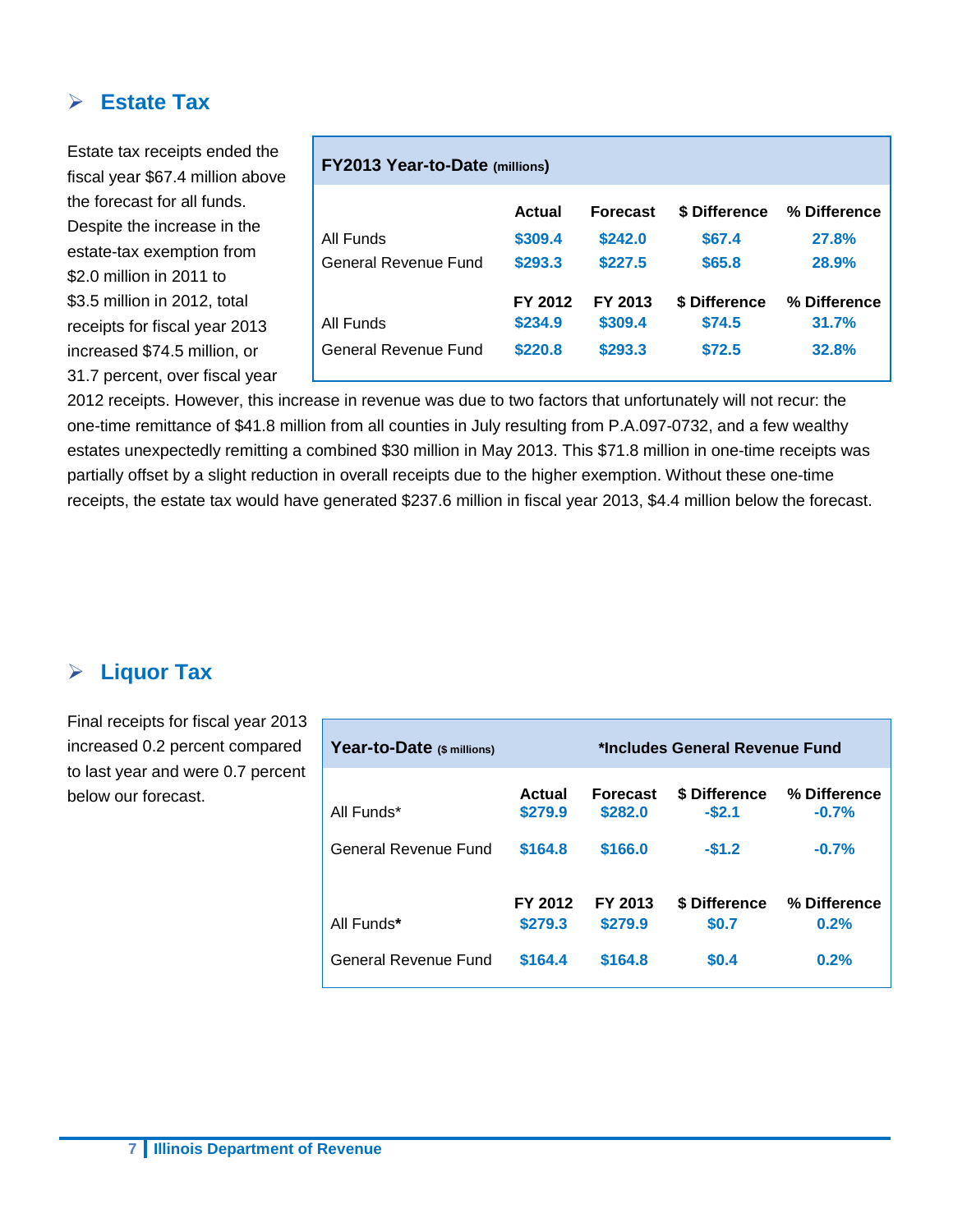#### **Hotel Operators' Occupation Tax (HOOT)**

Fiscal year 2013 HOOT receipts of \$221.0 million were slightly above our forecast of \$216.0 million.

| Year-to-Date (\$ millions)         |                              | *Includes general revenue funds      |                                  |                               |  |
|------------------------------------|------------------------------|--------------------------------------|----------------------------------|-------------------------------|--|
| All Funds*<br>General Revenue Fund | Actual<br>\$221.0<br>\$44.8  | <b>Forecast</b><br>\$216.0<br>\$43.3 | \$ Difference<br>\$5.0<br>\$1.5  | % Difference<br>2.3%<br>3.5%  |  |
| All Funds*<br>General Revenue Fund | FY 2012<br>\$207.9<br>\$39.8 | FY 2013<br>\$221.0<br>\$44.8         | \$ Difference<br>\$13.1<br>\$5.0 | % Difference<br>6.3%<br>12.6% |  |

#### **Motor Fuel Taxes**

| Year-to-Date (\$ millions)<br><b>IFTA</b> |                 |               | Year-to-Date (\$ millions) | <b>Regular MFT</b> |                 |               |              |
|-------------------------------------------|-----------------|---------------|----------------------------|--------------------|-----------------|---------------|--------------|
| <b>Actual</b>                             | <b>Forecast</b> | \$ Difference | % Difference               | Actual             | <b>Forecast</b> | \$ Difference | % Difference |
| \$67.6                                    | \$67.6          | \$0.0         | $0.0\%$                    | \$1,123.3          | \$1.140.2       | $-$16.9$      | $-1.5%$      |
| FY 2012                                   | FY 2013         | \$ Difference | % Difference               | FY 2012            | FY 2013         | \$ Difference | % Difference |
| \$75.1                                    | \$67.6          | $-$7.5$       | $-10.0\%$                  | \$1,145.3          | \$1,123.3       | $-$ \$22.0    | $-1.9%$      |

|         | Year-to-Date (\$ millions) | UST           |              |  |  |  |  |
|---------|----------------------------|---------------|--------------|--|--|--|--|
| Actual  | <b>Forecast</b>            | \$ Difference | % Difference |  |  |  |  |
| \$68.6  | \$69.2                     | $-$0.5$       | $-0.7%$      |  |  |  |  |
| FY 2012 | FY 2013                    | \$ Difference | % Difference |  |  |  |  |
| \$69.5  | \$68.6                     | $-$0.9$       | $-1.3%$      |  |  |  |  |

Combined motor fuel tax receipts (regular MFT, IFTA, and UST) for fiscal year 2013 were 2.4 percent (\$30.4 million) below last year and 1.4 percent (\$17.5 million) below our revised forecast.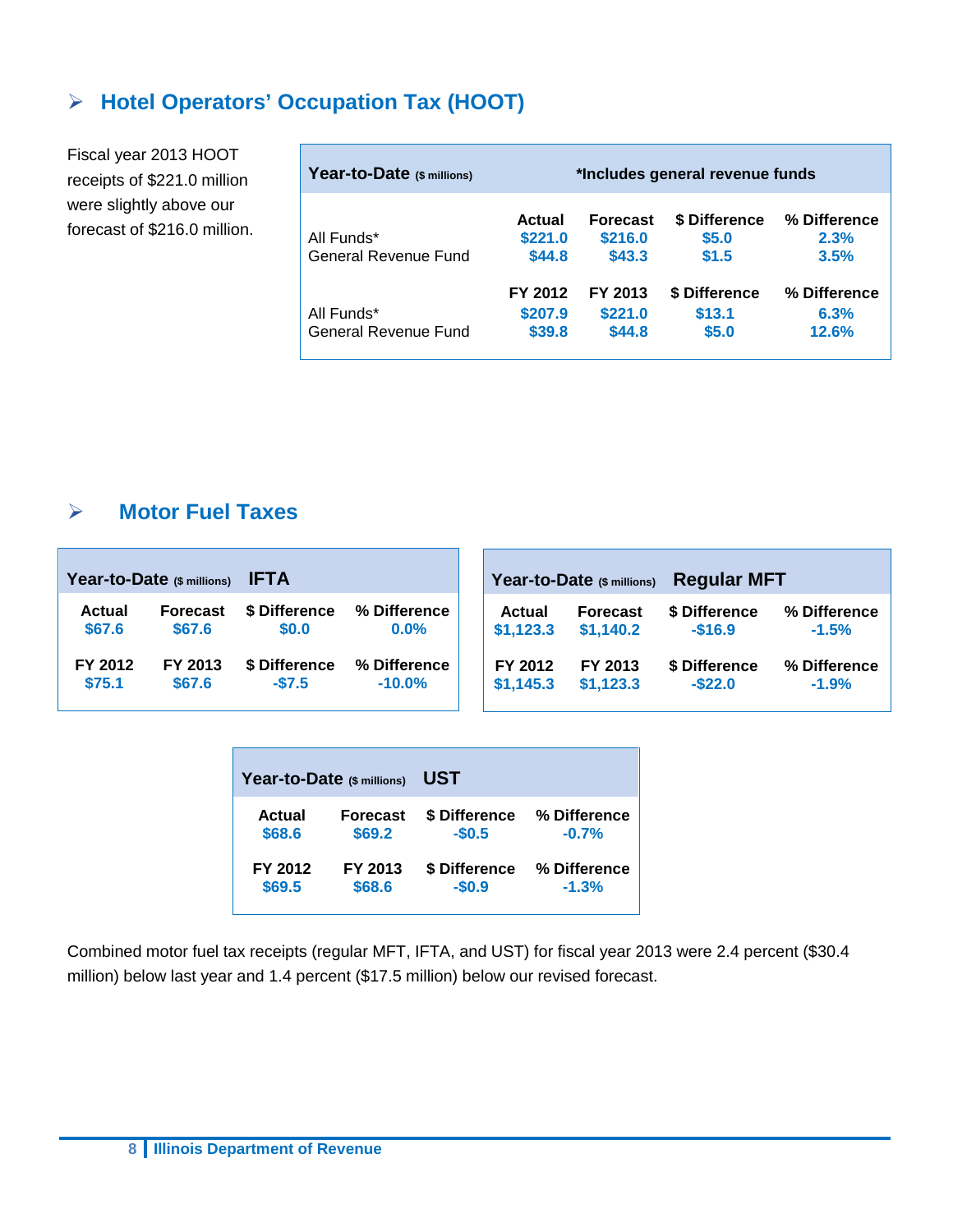## **Real Estate Transfer Tax (RETT)**

Fiscal year 2013 RETT receipts finished the year 25.6 percent above our forecast and 28.6 percent above fiscal year 2012 receipts.

Fiscal year 2013's final receipt total of \$54 million was nearly 54 percent below the fiscal year 2006 high of \$116.6 million and is more in line with fiscal

| Year-to-Date (\$ millions) |                 |               |              |  |  |  |  |  |
|----------------------------|-----------------|---------------|--------------|--|--|--|--|--|
| Actual                     | <b>Forecast</b> | \$ Difference | % Difference |  |  |  |  |  |
| \$54.0                     | \$43.0          | \$11.0        | 25.6%        |  |  |  |  |  |
| FY 2012                    | FY 2013         | \$ Difference | % Difference |  |  |  |  |  |
| \$42.0                     | \$54.0          | \$12.0        | 28.6%        |  |  |  |  |  |

year 2000 receipts of \$57.7 million. The strong turnaround in fiscal year 2013 receipts can be attributed to improved real estate market conditions, especially in the non-distressed housing market.

**Illinois Department of Revenue, Research Division** 

**Research Analysts:** Andy Chupick Joanna Koh

Patrick Heath Michael Pijan<br>John Horbas Hector Vielma

Hector Vielma

**<http://tax.illinois.gov/AboutIdor/TaxResearch/TaxResearch.htm>**